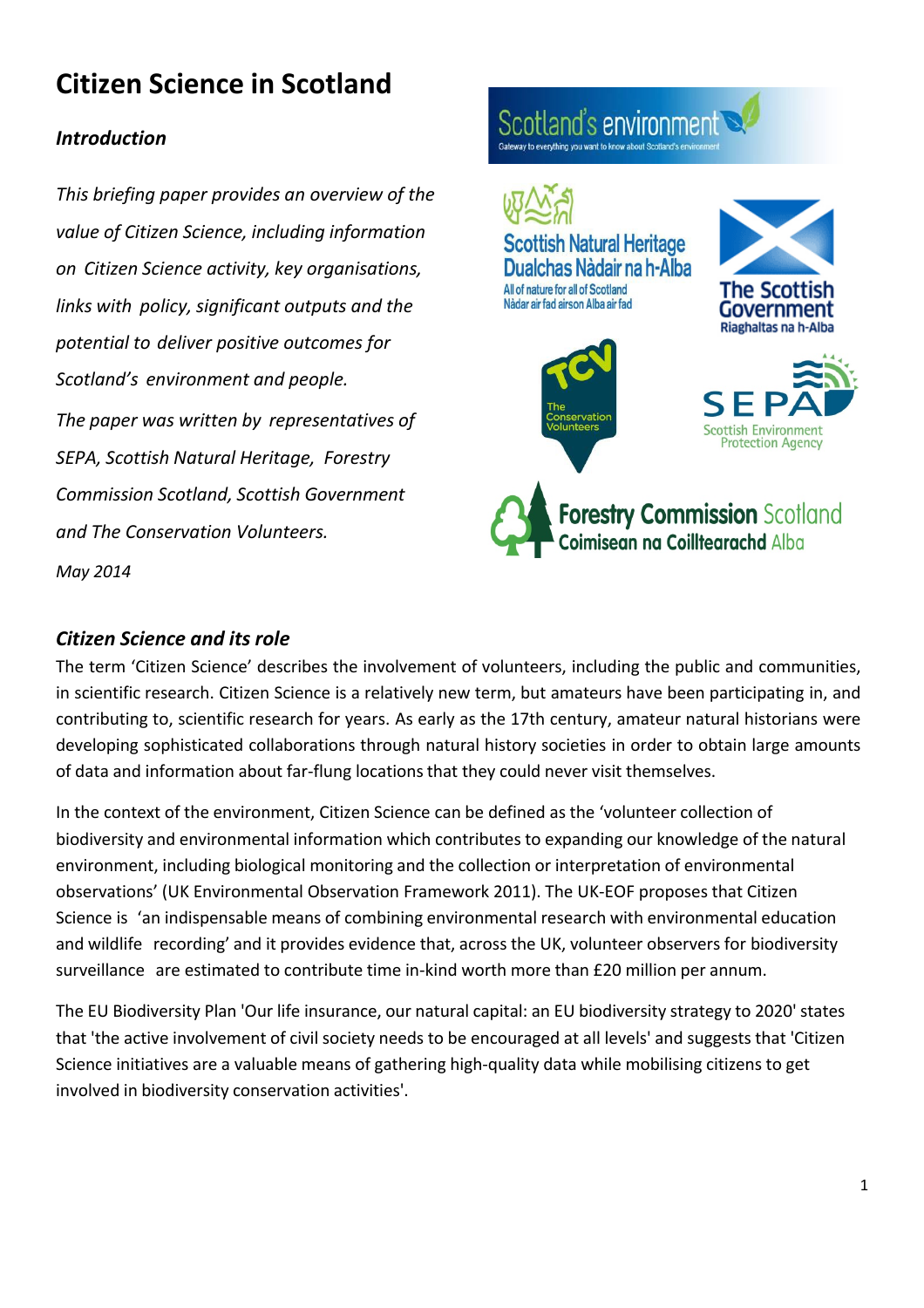The term Citizen Science covers a range of activities. These include:

- *Surveillance & monitoring*: gathering records to inform distribution atlases and change-monitoring programmes
- *Informing action:* for example on floods, pollution or invasive non-native species
- *Engaging and promoting learning*: including 'Bioblitzes' and many environmental engagement and learning programmes
- *Promoting environmental stewardship and building community capacity*: by supporting people to value and develop local environmental assets
- *Testing hypotheses:* activity which answers a specific question
- *Crowd sourcing:* web-based engagement of many people in a large scale data analysis project, for example in the interrogation of photographs and video, most famously used in astronomy

Citizen Science helps deliver results for a wide range of policy areas. A number of recent policy documents and initiatives recognise the importance of engaging volunteers in environmental monitoring including the Scottish Climate Change Adaptation Programme, Scottish Government's '2020 Challenge: A Strategy for the conservation and enhancement of biodiversity in Scotland' and the Strategic Plan for Biodiversity 2011-2020 (Convention on Biological Diversity). Of particular note is the potential for Citizen Science activity to make a significant contribution to monitoring environmental pressures, as reported on in the Strategic Framework to Support the Implementation of Citizen Science for Environmental Monitoring (Pocock et al 2014).

Citizen Science has been promoted by Education Scotland because it provides substantial opportunities for learning and skills development at all ages, achieving outcomes across Curriculum for Excellence; delivering the Outdoor Learning Strategy and responding to the STEM agenda<sup>1</sup>. Citizen Science also provides opportunities for community education and lifelong learning and is relevant in the context of a number of other Scottish Government policies and processes focussing on health, education and community.

At a community level Citizen Science has been shown as an agent for increasing capacity and resilience: building community skills and confidence, contributing to increased health and wellbeing, and developing local citizenship and empowering communities to act as environmental stewards in protecting and improving their local and global environment.

Citizen Science is recognised as a valuable tool for connecting people with nature, increasing understanding of our natural heritage, and building confidence in being outdoors. We know that connectedness to nature is a factor influencing the adoption of sustainable lifestyles too, so recording the local environment can effect individual and social change. Research carried out in 2014 (SEWeb, TCV) shows that there is a meaningful link between Citizen Science participation and increased environmental knowledge, attitudes and behaviour.

Across the scientific community, there is widespread recognition that Citizen Science "offers a means of

<u> 1989 - Jan Samuel Barbara, margaret e</u>

 $1$  The need to develop a highly-skilled workforce that is aligned to the future needs of the science-base and an awareness amongst young people of increasing opportunities to pursue careersin science, engineering and technology.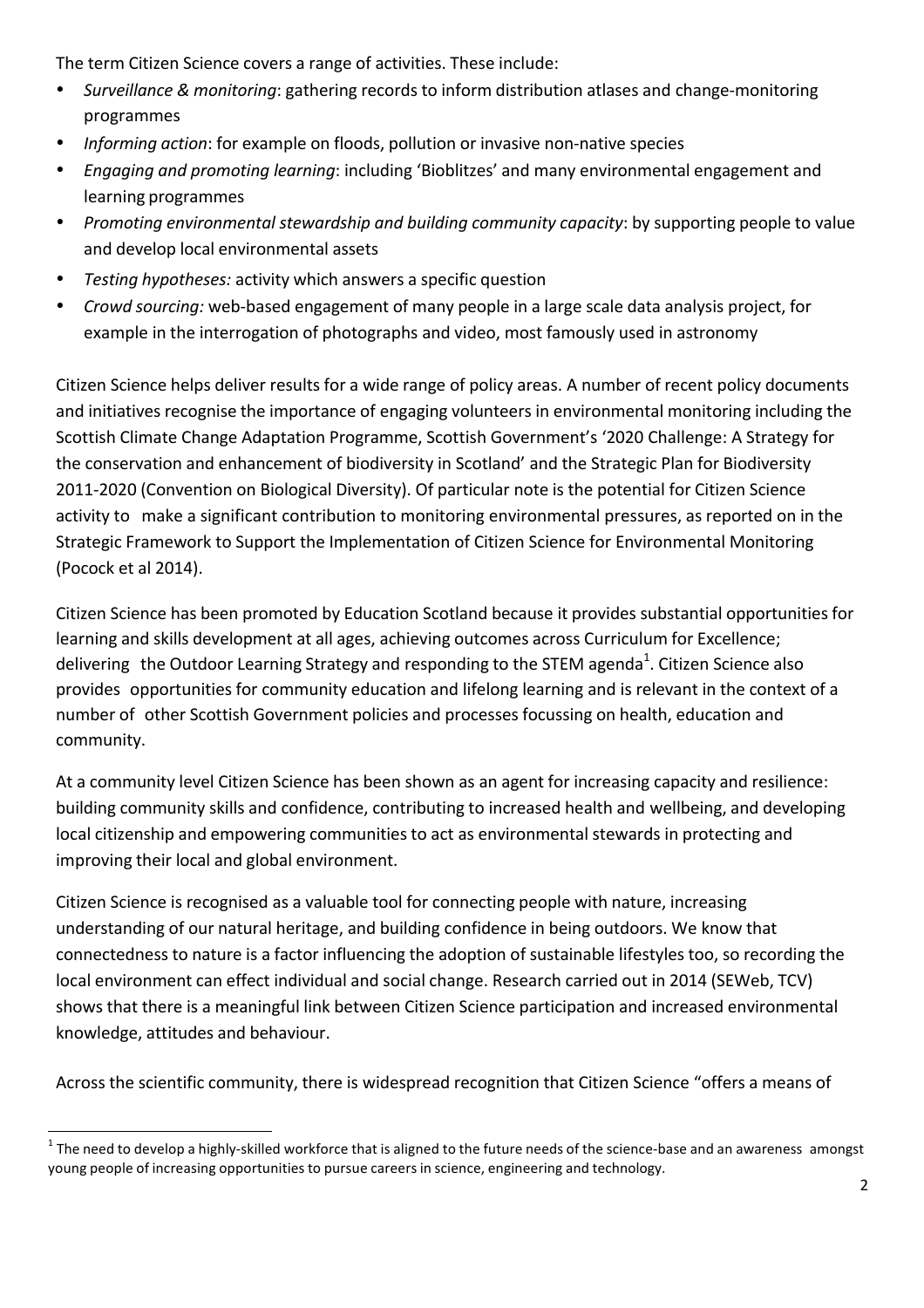doing substantial, thoughtful public outreach and of tackling otherwise intractable, laborious or costly research problems" (Gura 2013). Data quality is ensured through the incorporation of robust data validation and verification steps into Citizen Science projects.

#### *Current Citizen Science activity in Scotland*

The current Citizen Science landscape in Scotland includes a wide range of organisations fulfilling different roles:

Delivery bodies: there are over 100 NGOs and recording schemes and societies that organise, manage, facilitate and support the submission of environmental records in Scotland, including charities such as RSPB, Plantlife and Butterfly Conservation, as well as local and regional recording groups.

Enabling bodies: these organisations, partnerships, projects and initiatives support and enable citizen science at national, regional and local levels. These include SNH, SEPA and other bodies supporting NGOs to deliver Citizen Science projects, the Scotland Counts project which aims to increase participation in Citizen Science across Scotland, environmental volunteering and education organisations such as The Conservation Volunteers and Field Studies Council as well as countryside rangers and outdoor education workers from a wide range of organisations. Bodies facilitating data collection, improving coordination, providing access to data, and promoting Citizen Science more widely include the National Biodiversity Network (NBN), Scotland's Environment Web and the online application iRecord.

Participating bodies: these groups and organisations increasingly use Citizen Science activities to achieve their core purposes. Schools participate in Citizen Science to achieve learning outcomes, and community groups participate to increase knowledge and outdoor activity. Awards bodies (e.g. the John Muir and Duke of Edinburgh Awards schemes) promote Citizen Science participation within their activities.

Coordinating bodies: a number of bodies coordinate Citizen Science activity including Local Records Centres, Biological Recording in Scotland (BRISC) and the Scottish Biodiversity Information Forum (SBIF). SNH and SEPA also play a role here, supporting other parties and coordinating activities in their own right.

Data use bodies: SNH, SEPA, FCS, academic and research institutions, NGOs and local government make substantial use of data collected by volunteers.

### **The contribution of Citizen Science**

Across the UK over 1 million biological records are submitted to the NBN Gateway each year by volunteer recorders. This substantial contribution is facilitated through the work of a wide range of delivery, enabling and coordinating bodies and includes projects such as:

- *Birdtrack*: a partnership project that provides an online recording and data management facility to capture information about migration movements and distributions of birds throughout Britain and Ireland
- *Botanical Society of Britain & Ireland*: a network of county recorders and county groups, which record the flora of each county
- *Scottish Raptor Monitoring Scheme*: gathers data to provide information on Scottish raptor populations to determine trends in numbers, range, survival and productivity and to understand the causes of population change
- *Dumfries & Galloway Environmental Records Centre, North East Scotland Biological Records Centre, The*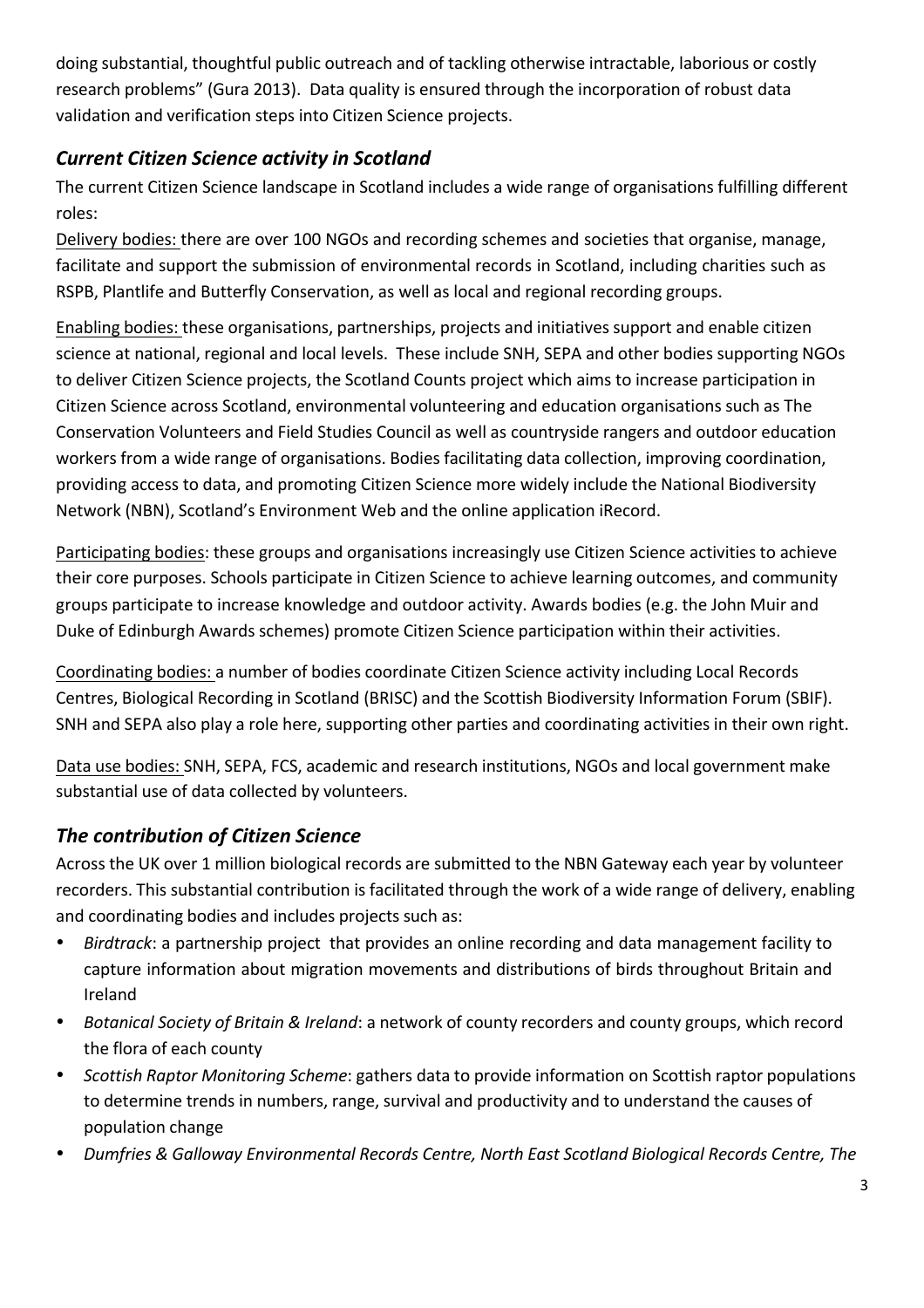*Wildlife Information Centre:* Local Records Centres established to bring together local information on wildlife and the environment

- *Seasearch*: volunteer sports divers map out the seabed and record species in the near-shore zone around Britain and Ireland
- **OPAL Tree Health Survey:** enables members of the public to examine the trees in their local area and to keep a special eye out for pests and diseases, particularly those affecting Oak, Ash and Horse Chestnut

Over 1,000 volunteer meteorological stations submit records to the Met Office every day across the UK. In Scotland, 28% of SEPA rainfall recording sites are operated by volunteer observers.

Investment in Citizen Science in Scotland over the last three years by Scottish Government, SEPA, SNH, the Heritage Lottery Fund and the Big Lottery Fund has enabled a wide range of activities and outcomes to be achieved. As a result of The Conservation Volunteers' 'Scotland Counts' and 'Our Green Places' programmes:

- 180 teachers in 10 local authorities have attended CPD training linking Citizen Science to achieving experiences and outcomes for Curriculum for Excellence
- 80 school pilot projects have been supported
- 26 community groups are more confident to carry out Citizen Science in their own communities as a result of attending 'Citizen Science in your Community' training
- 80 rangers & outdoor education workers are more confident to engage volunteers in Citizen Science through attending 'Involving Volunteers in Citizen Science' workshops
- 12 'hard to reach' communities and groups have participated in Citizen Science, with 3 new coproduction Citizen Science projects initiated in 2014
- **Since 2012, over 25,000 people across Scotland have been engaged with Citizen Science activities for the first time and helped to understand its relevance in their local communities**

Other initiatives include establishment of the Scottish Biod**i**versity Information Forum by BRISC in partnership with SNH and the launch in 2014 of OPAL Scotland, delivered by The Conservation Volunteers, Field Studies Council, Glasgow City of Science and Aberdeen University, which will engage 35,000 disadvantaged people to understand their local green places.

## *Future Opportunities*

A range of opportunities exist for increasing Citizen Science activity and its contribution to achieving outcomes for a Greener, Smarter, Healthier and Safer & Stronger Scotland. In particular in delivering directly on 3 National Outcomes:

- *1. We value and enjoy our built and natural environment and protect it and enhance it for future generations.*
- *2. We have strong, resilient and supportive communities where people take responsibility for their own actions and how they affect others.*
- *3. Our young people are successful learners, confident individuals, effective contributors and responsible citizens.*